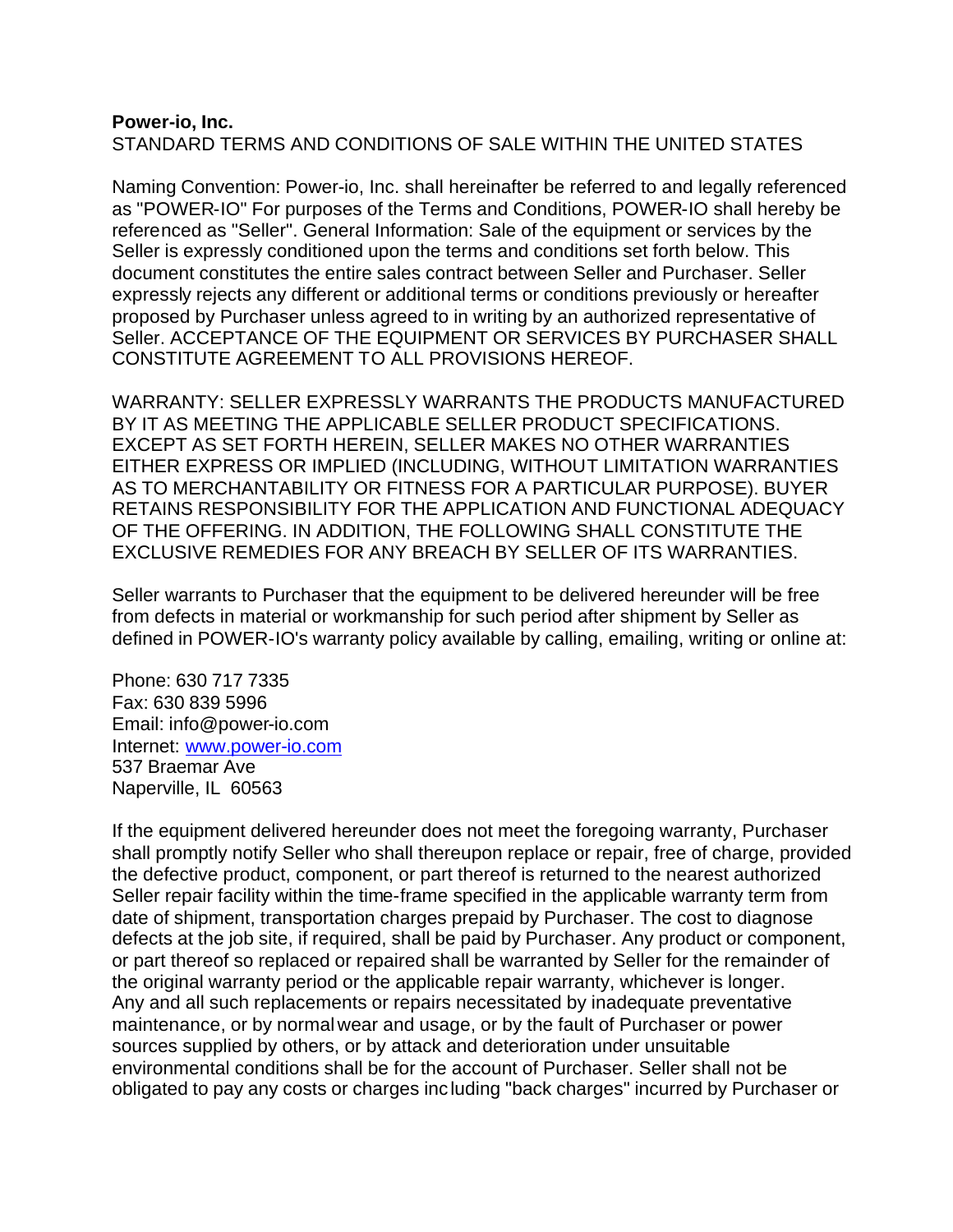any other party except as may be agreed upon in writing in advance by Seller.

The liability of Seller under this warranty, whether the claim is based on contract or negligence, shall not in any case exceed the cost of correcting defects in the equipment or of supplying replacement equipment as herein provided and upon the expiration of the warranty period all such liability shall terminate. The foregoing warranty is exclusive and in lieu of all other warranties (except as to title), whether written, oral, implied or statutory.

PATENTS: Seller shall defend Purchaser and pay any award of damages assessed against Purchaser in any suit or proceeding so far as same is based on any claim that the equipment, hardware or software products, or any part thereof furnished hereunder (except for such products basically of Purchaser's specifications) shall in design or construction infringe any patent of the country of its manufacture, provided Purchaser gives Seller prompt notice in writing of such claim and permits Seller to contest same through its counsel or, at its option, to settle by securing for Purchaser the right to continue to use such products or by modifying them to avoid infringement, or by reclaiming them and reimbursing Purchaser the sum paid therefore; and provided Purchaser gives Seller all necessary authority and assistance, at the expense of Seller, to enable Seller to do so. The financial limit of such Indemnification shall not exceed the Contract Price. This indemnity shall not apply to cases where the claimed infringement is a result of (i.) Buyer's detailed specifications, (ii.) parts supplied or designated by Buyer, (iii.) modification of the goods, by someone other than your business, or (iv.) combination of your business' products with other products, the combination of which is alleged to be infringing.

INDEMNITY: Seller agrees to indemnify and save harmless Purchaser only against liability imposed on Purchaser by law with respect to bodily injury or property damage to the extent such liability results from the performance of Seller under this contract. Seller does not agree to indemnify and save Purchaser harmless except as set forth herein. Purchaser agrees to indemnify and save harmless Seller for all loss, cost, or damage incurred by Seller as a result of Purchaser's or third party's misuse or misapplication of Seller-supplied products.

LIMITATION OF LIABILITY: Seller's liability on any claim of any kind, including negligence, for any loss or damage arising out of, connected with, or resulting from this sales contract or the performance or breach thereof, or from the design, manufacture, sales, delivery, resale, installation, repair, operation or use of any equipment covered by or furnished under this agreement shall in no case exceed the purchase price of the equipment which gives rise to the claim. IN NO EVENT, WHETHER AS A RESULT OF BREACH OF CONTRACT OR WARRANTY OR NEGLIGENCE, SHALL SELLER BE LIABLE FOR SPECIAL OR CONSEQUENTIAL DAMAGES INCLUDING, BUT NOT LIMITED TO, LOSS OF PROFITS OR REVENUE, LOSS OF USE OF EQUIPMENT OR ANY OTHER EQUIPMENT, COST OF CAPITAL, COST OF SUBSTITUTE EQUIPMENT, FACILITIES OR SERVICES, DOWNTIME COSTS, OR CLAIMS OF CUSTOMERS OF PURCHASER FOR SUCH DAMAGES EVEN IF SELLER HAS BEEN INFORMED OF THE POSSIBILITY OF SUCH DAMAGE OR LOSS BY PURCHASER OR ANY THIRD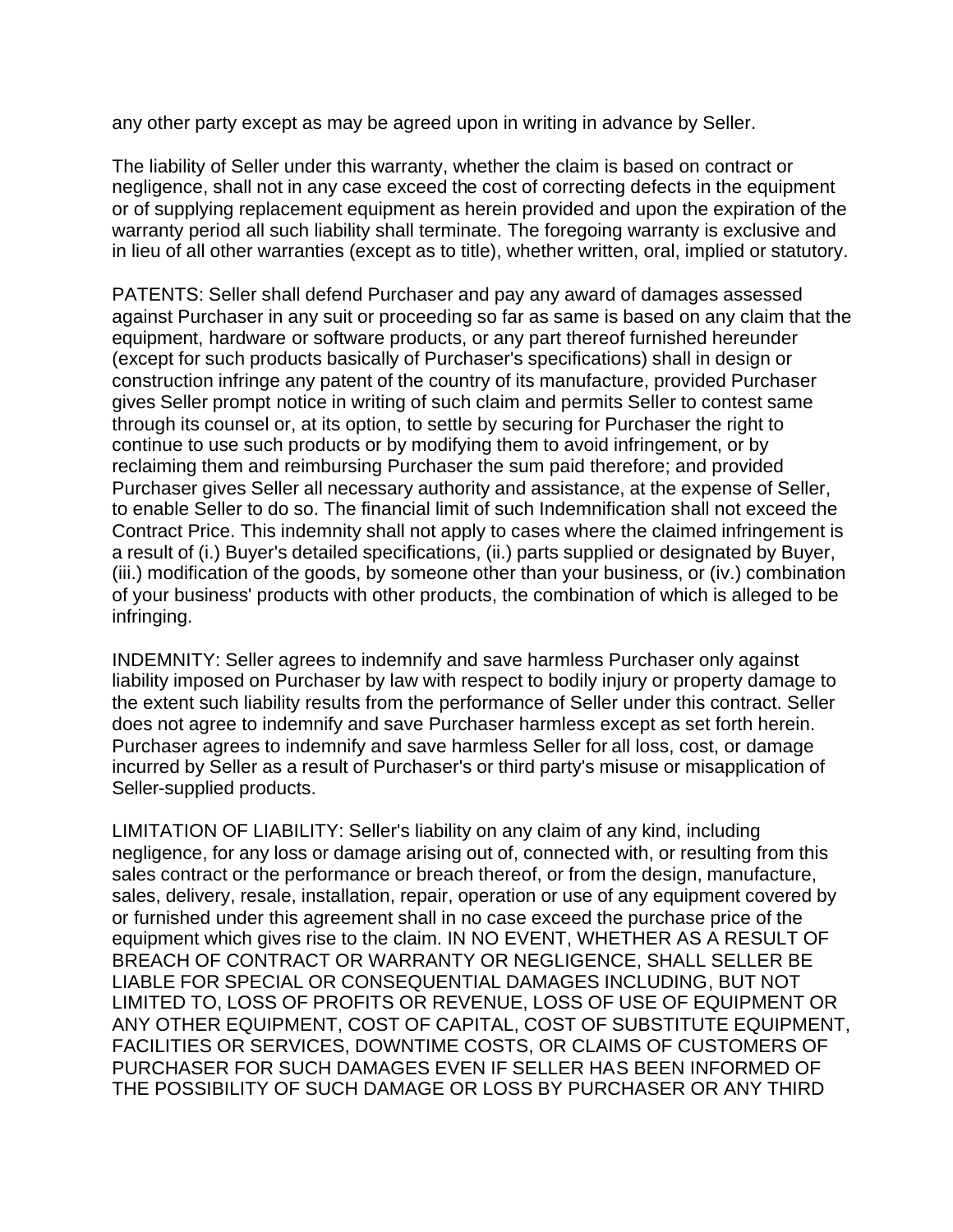## PARTY.

PRICE AND ACCEPTANCE OF ORDERS: Prices stated in orders are binding upon Seller for 30 days from the date hereof. Prices on all equipment shipped more than 30 days hereafter may be increased if necessary to cover increased costs of labor and material incurred by Seller. Orders placed with sales representatives are subject to acceptance by Seller in Naperville, Illinois. This acknowledgment constitutes such acceptance and is a sales contract made in Illinois.

PAYMENTS: The purchase price stated herein shall be due and payable within 30 days after shipment of the equipment. If shipment is delayed by Purchaser, Seller's invoice shall be rendered on the date when Seller is prepared to make shipment. Equipment held for Purchaser shall be at the risk and expense of Purchaser. PAST DUE ACCOUNTS WILL BEAR A FINANCE CHARGE OF 1-1/2 % PER MONTH ON THE UNPAID BALANCE, WHICH CORRESPONDS TO AN 18% ANNUAL PERCENTAGE RATE. Buyer is prohibited from and shall not set off invoiced amounts or any portion thereof against sums that are due or may become due to Seller, its parent, affiliates, subsidiaries or other divisions or units.

SALES, DUTIES, FEES, EXPORT: Unless otherwise stated in the offering, all prices are quoted in United States currency. In addition to the price specified in this sales contract the amount of any present or future sales, use, excise or other similar taxes or other charges applicable to the sale or use of the equipment (including, but not limited to any duties, charges, now existing or hereafter imposed by Government authorities upon equipment or services quoted by Seller, or upon the production, sale, distribution, delivery, import or export thereof, or upon other features related thereto) shall be paid by Purchaser, or in lieu thereof Purchaser shall provide Seller with a tax-exempt certificate acceptable to the taxing authorities. Unless Seller agrees to be the "exporter of record" when exporting products from the United States, Purchaser shall be responsible for meeting export/re-export requirements. Purchaser agrees to comply in full with U.S. export licensing requirements and restrictions with regard to export of Goods.

PACKING AND SHIPPING: Prices are stated exclusive of packing and shipping charges. All prices are Ex-works Shipping Point unless otherwise agreed upon in writing by Seller. Delivery at such point to common carrier or postal authorities shall constitute delivery to Purchaser, who shall thereafter be responsible for delays, loss or damage in transit, although Seller will assist Purchaser in processing claims.

DELIVERY: Title to all products EXCLUDING SOFTWARE, and risk of loss or damage shall pass upon delivery by Seller to the possession of the carrier, unless specified otherwise in writing by Seller. Any claims for loss or damage after risk of loss has passed shall be filed by Purchaser with the carrier. Seller shall not be liable for loss or damage from delay in delivery or failure to manufacture. Delivery dates are approximate and are based on prompt receipt by Seller at its factory of all necessary information including final agreement on detailed specifications, on such date or with such lead times as may be specified by Seller. If delivery is delayed at the request of, or due to acts or omissions by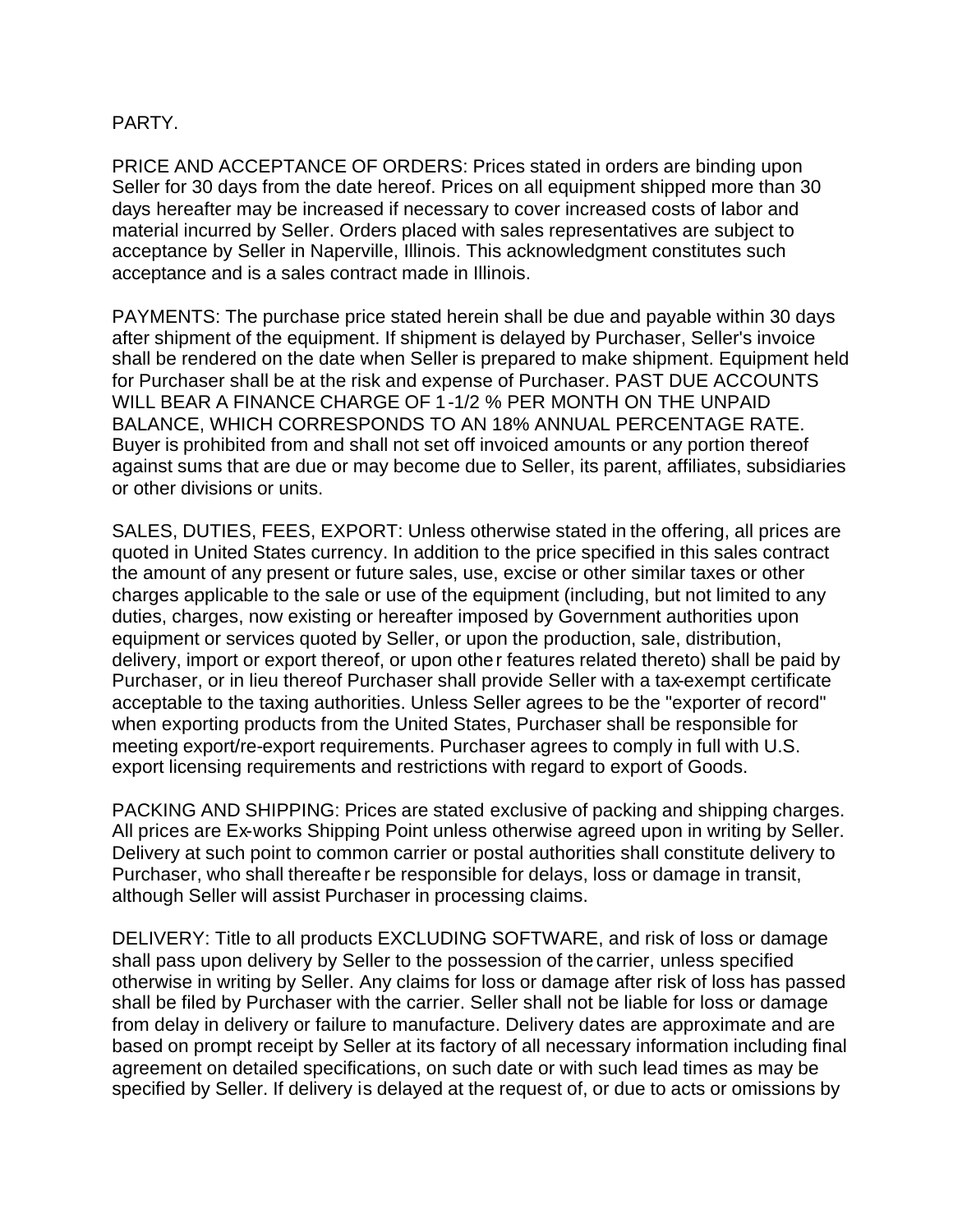Purchaser, Seller shall have the right to store the goods at a place of its own choice for Purchaser's account and risk and to invoice Purchaser in accordance with the original contractual terms and for such storage charges incurred as a result of the delay.

INSPECTION AND ACCEPTANCE: Purchaser shall upon delivery of Products inspect and either accept or reject such Products within a reasonable period not to exceed thirty (30) calendar days of delivery (the "Acceptance Period"). In the event that Products do not comply with this Agreement, Purchaser shall promptly notify Seller and provide a specific written explanation of the basis for rejection. Purchaser shall be deemed to have accepted any Product delivered hereunder and to have waived any right to reject in the event that Seller does not receive such notice of rejection within the Acceptance Period. Seller shall be afforded a reasonable opportunity to repair or replace non-conforming Product at Seller's option. After the initial delivery provided for in the "Delivery" clause, the risk of loss or damage to all Products in transit shall be borne by the Party initiating the transportation of such Products; provided, if Seller reasonably determines that the Product originally shipped complied with this Agreement, then all expenses related to the improper rejection are the responsibility of Purchaser.

DELAYS/ FORCE MAJEURE: Shipping dates stated are approximate. Neither party shall be considered in default in performance of obligations hereunder to the extent that performance of such obligations, or any of them, is affected by an event of Force Majeure. Force Majeure shall include, but not be limited to, hostilities, restraint of rulers or peoples, revolution, civil commotion, terrorist acts, strike, epidemic, accident, fire, flood, wind, earthquake, explosion, blockade, or embargo, lack of or failure of transportation facilities or any law, proclamation, regulation or ordinance, demand or requirement of any Government or Governmental agency having or claiming to have jurisdiction over the work or with respect to materials purchased for the work, or over the parties hereto, or any Act of God, or other act of Government, or any cause whether of the same or different nature existing or future, which is beyond the control and without the fault or negligence of the parties hereto.

RESALE: If Purchaser is reselling the equipment, Purchaser agrees to furnish its purchasers copies of the Standard Terms and Conditions of Sale, and Seller agrees to make copies available upon request. In all events and regardless of whether Purchaser complies with this provision, the rights of such purchasers shall be determined under the provisions hereof entitled "Warranty," "Patents" and "Limitation of Liability."

ASSIGNMENT: Neither Party shall assign this Agreement or any portion thereof without the advance, written consent of the other Party, which consent shall not be unreasonably withheld. Notwithstanding the forgoing, Seller may assign this Agreement in the event of a merger, consolidation or reorganization or in connection with the sale of all or substantially all of the assets of the business of Seller to which this Agreement relates.

LICENSE GRANT: All software programs which are embodied in human readable source form or machine readable object form and which include, but are not limited to, programs having a series of instructions, statements and data, and related materials provided by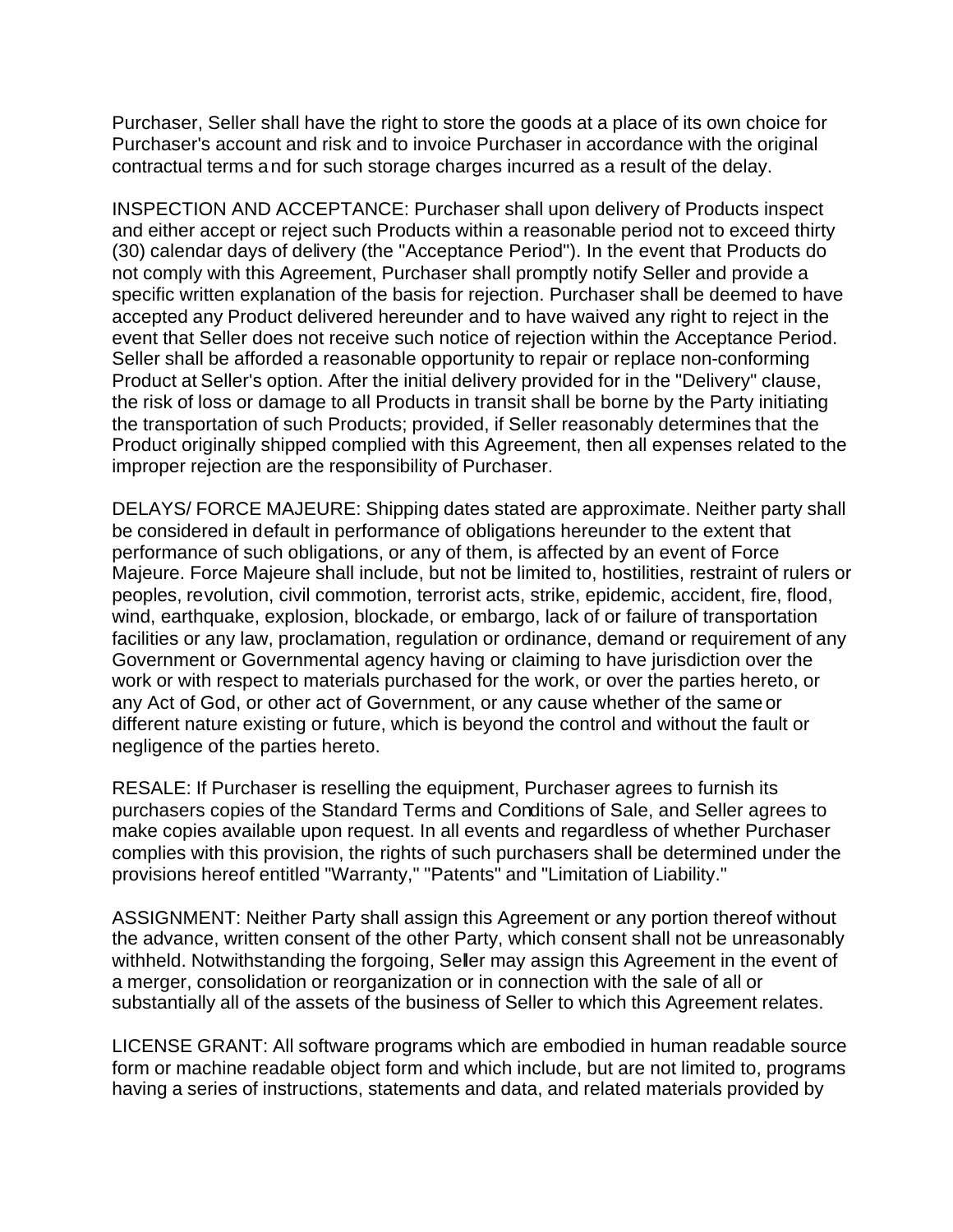Seller are the property of Seller and/or others and are subject to the terms set forth in this License, in which Purchaser is provided solely with a personal, nonexclusive and perpetual (except for breach by Purchaser) license to use such programs solely for their internal business purposes in the country in which the software was furnished and for execution on the system for which it was provided.

COPYRIGHT AND TITLE: No title to the intellectual property in the software programs or material is transferred to Purchaser under this license. All software and its copyrights are owned by Seller and/or its suppliers. The software is protected by United States copyright laws and international treaty provisions. Therefore, Purchaser must treat the software like any other copyrighted material (e.g., a book or musical recording) except that Purchaser may make copies of the programs for use only with the system for which such programs were acquired. Purchaser must reproduce and include the copyright notice on any backup copy. The written materials and firmware may not be copied.

RESTRICTED USE: Purchaser shall not export or re-export the programs or material without the appropriate United States and Foreign government licenses. Purchaser agrees not to reverse engineer, de-compile, or disassemble the Software. Purchaser may not rent or lease the Software to any third parties, but may transfer the Software and written materials on a permanent basis provided no copies are retained and the recipient agrees to the terms of this Software License. Storage media, which Purchaser received from Seller may contain certain Software for which Seller has not accepted an order from Purchaser for a Software License. If Purchaser desires to license this Software, Purchaser must obtain the appropriate Software License from Seller.

CANCELLATION: Purchaser may cancel its order by written notice, provided Purchaser pays cancellation charges in accordance with Seller's Cancellation Policy in effect at the time an order is placed. This policy is available by calling, writing or online at POWER-IO.

SCOPE CHANGES: All changes affecting the equipment configuration or otherwise affecting the scope of the order are to be documented in writing for approval and authorization to incorporate such changes into the order. All changes authorized by Purchaser are binding only if accepted in writing by Seller, and may result in price, delivery and/or condition changes. Pricing of changes shall be based on the then current prices. If an extension of delivery is required beyond the original schedule, escalation shall be as agreed.

ARBITRATION: The parties agree that any controversy, claim or dispute arising out of this Agreement, shall be determined by arbitration in the domicile of the Seller, before a sole arbitrator. The arbitration shall be administered by the American Arbitration Association ("AAA") pursuant to its Commercial Rules and Supplementary Procedures for Large, Complex Disputes. The arbitrator shall not be an officer, employee, director, or affiliate of either Party or of its affiliates. If the Parties are unable to agree on an arbitrator within 30 days of the filing of the Demand for Arbitration, an arbitrator shall be selected pursuant to the rules and procedures of the AAA.